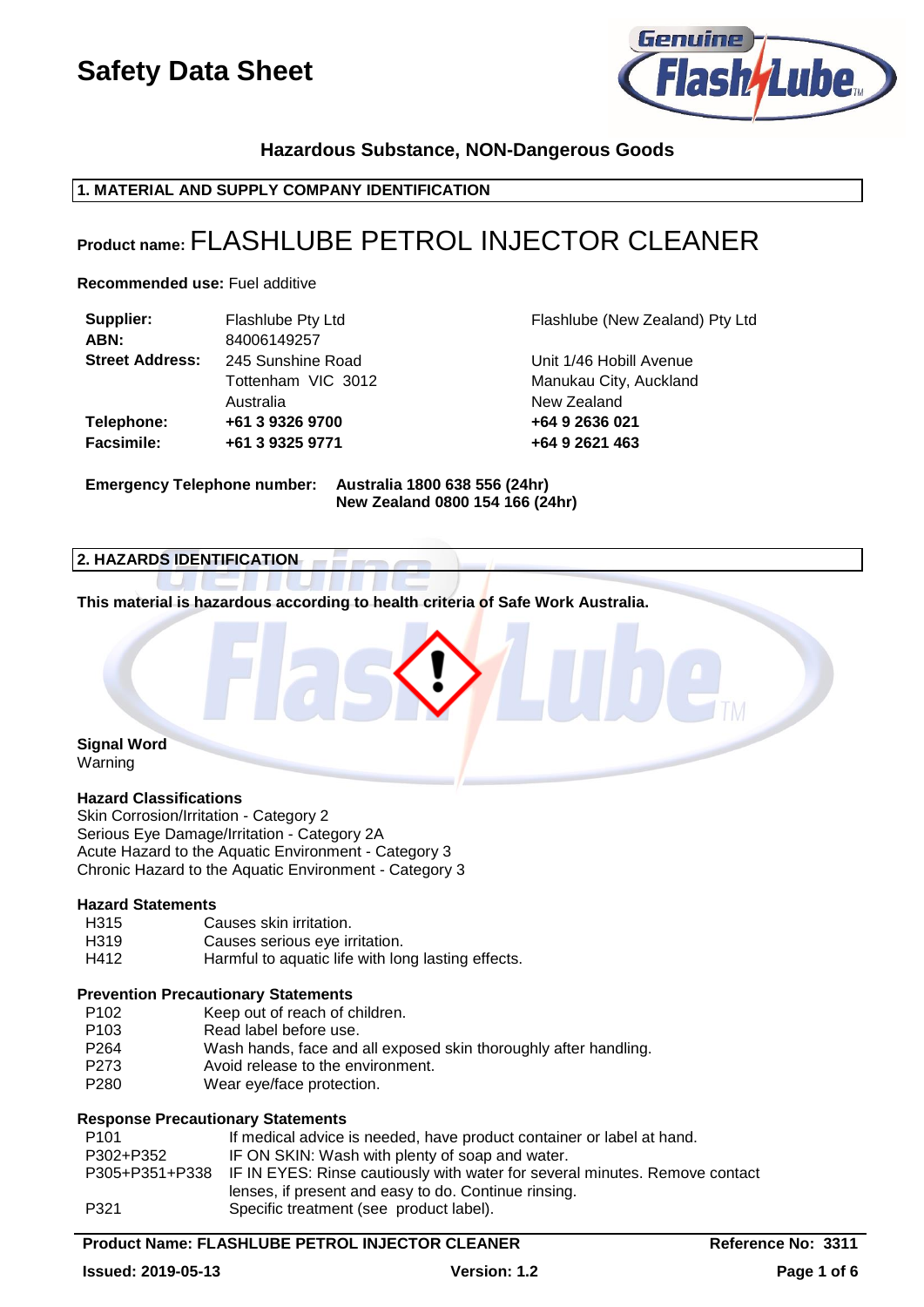

| P332+P313 | If skin irritation occurs: Get medical advice/attention.  |
|-----------|-----------------------------------------------------------|
| P337+P313 | If eye irritation persists: Get medical advice/attention. |
| P362      | Take off contaminated clothing and wash before reuse.     |

#### **Storage Precautionary Statement** Not allocated

# **Disposal Precautionary Statement**

P501 Dispose of contents/container in accordance with local, regional, national and international regulations.

#### **Based on available information, this material is not classified as hazardous according to criteria of NOHSC.**

#### **Poison Schedule:** Not Applicable

# **DANGEROUS GOOD CLASSIFICATION**

Not classified as Dangerous Goods by the criteria of the "Australian Code for the Transport of Dangerous Goods by Road & Rail" and the "New Zealand NZS5433: Transport of Dangerous Goods on Land".

| 3. COMPOSITION INFORMATION                                                                  |                                                       |
|---------------------------------------------------------------------------------------------|-------------------------------------------------------|
| <b>CHEMICAL ENTITY</b>                                                                      | <b>PROPORTION</b><br><b>CAS NO</b>                    |
| 2-Ethylhexanol<br>Kerosene<br>Polyether amine<br>Ingredients determined to be non-hazardous | $< 10 \%$<br>$< 10 \%$<br>$< 10 \%$<br><b>Balance</b> |
| 4. FIRST AID MEASURES                                                                       |                                                       |

If poisoning occurs, contact a doctor or Poisons Information Centre (Phone Australia 131 126, New Zealand 0800 764 766).

**Inhalation:** Remove victim from exposure - avoid becoming a casualty. Remove contaminated clothing and loosen remaining clothing. Allow patient to assume most comfortable position and keep warm. Keep at rest until fully recovered. Seek medical advice if effects persist.

**Skin Contact:** If skin or hair contact occurs, immediately remove contaminated clothing and flush skin and hair with running water. Continue flushing with water until advised to stop by the Poisons Information Centre or a Doctor; or for 15 minutes and transport to Doctor or Hospital.

**Eye contact:** If in eyes, hold eyelids apart and flush the eyes continuously with running water. Continue flushing until advised to stop by the Poisons Information Centre or a Doctor; or for at least 15 minutes and transport to Doctor or Hospital.

**Ingestion:** Rinse mouth with water. If swallowed, do NOT induce vomiting. Give a glass of water to drink. Never give anything by the mouth to an unconscious patient. If vomiting occurs give further water. Seek medical advice.

**Notes to physician:** Treat symptomatically.

| <b>5. FIRE FIGHTING MEASURES</b> |
|----------------------------------|
|----------------------------------|

**Hazchem Code:** Not applicable.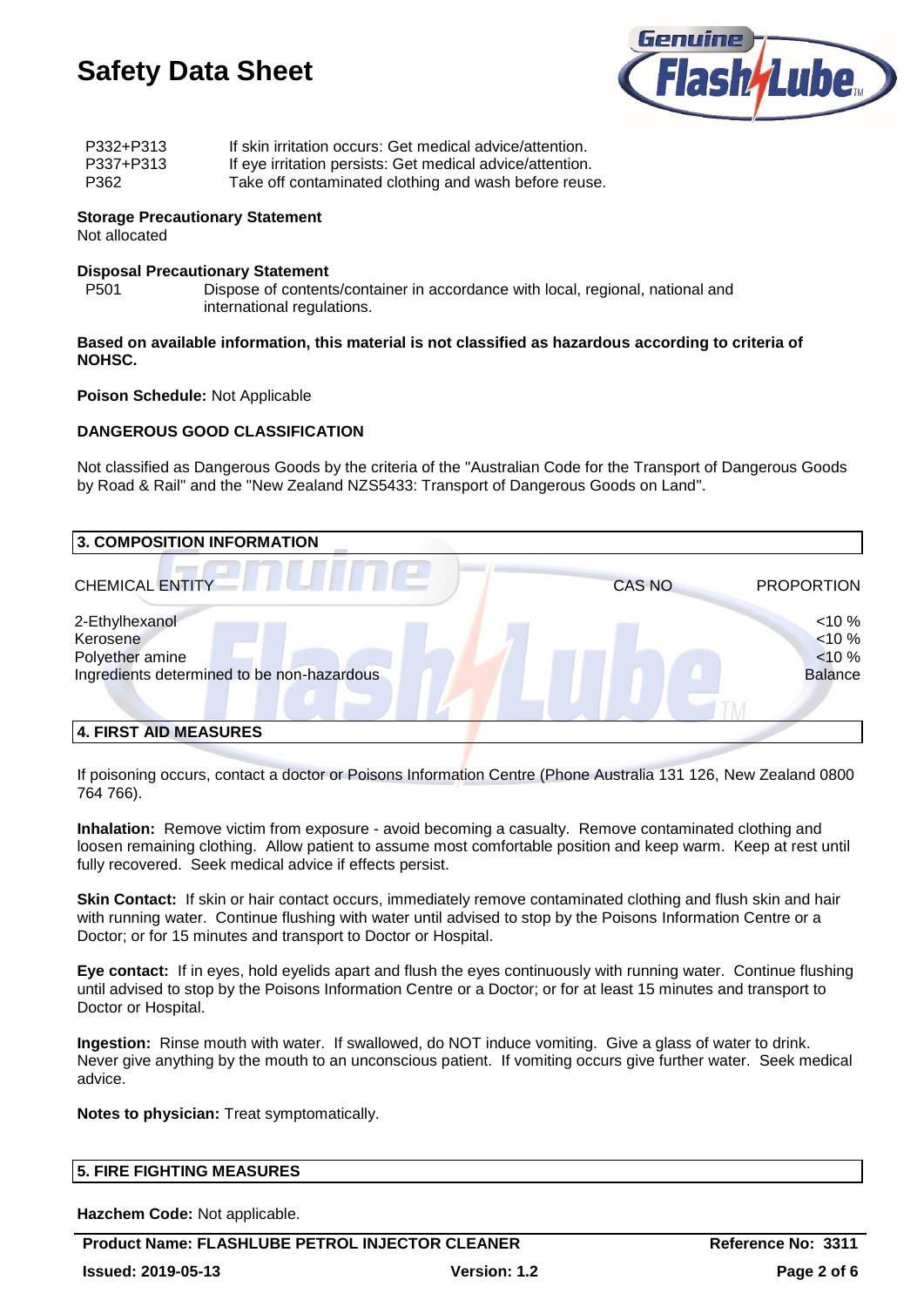

# **Suitable extinguishing media:** If material is involved in a fire use water

fog (or if unavailable fine water spray), alcohol resistant foam, standard foam, dry agent (carbon dioxide, dry chemical powder).

**Specific hazards:** Combustible material.

**Fire fighting further advice:** On burning or decomposing may emit toxic fumes. Fire fighters to wear selfcontained breathing apparatus and suitable protective clothing if risk of exposure to vapour or products of combustion or decomposition.

#### **6. ACCIDENTAL RELEASE MEASURES**

#### **SMALL SPILLS**

Wear protective equipment to prevent skin and eye contamination. Avoid inhalation of vapours or dust. Wipe up with absorbent (clean rag or paper towels). Collect and seal in properly labelled containers or drums for disposal.

#### **LARGE SPILLS**

Clear area of all unprotected personnel. Slippery when spilt. Avoid accidents, clean up immediately. Wear protective equipment to prevent skin and eye contamination and the inhalation of vapours. Work up wind or increase ventilation. Contain - prevent run off into drains and waterways. Use absorbent (soil, sand or other inert material). Collect and seal in properly labelled containers or drums for disposal. If contamination of crops, sewers or waterways has occurred advise local emergency services.

#### **Dangerous Goods – Initial Emergency Response Guide No:** Not applicable

#### **7. HANDLING AND STORAGE**

**Handling:** Avoid eye contact and skin contact. Avoid inhalation of vapour, mist or aerosols.

**Storage:** Store in a cool, dry, well-ventilated place and out of direct sunlight. Store away from foodstuffs. Store away from incompatible materials described in Section 10. Store away from sources of heat and/or ignition. Keep container standing upright. Keep containers closed when not in use - check regularly for leaks.

# **8. EXPOSURE CONTROLS / PERSONAL PROTECTION**

#### **National occupational exposure limits:**

|                           | TWA    |             | <b>STEL</b>   |        | <b>NOTICES</b> |
|---------------------------|--------|-------------|---------------|--------|----------------|
|                           | ppm    | mg/m3       | ppm           | mg/m3  |                |
| Oil mist, refined mineral | $\sim$ | $\mathbf b$ | $\sim$ $\sim$ | $\sim$ | $\sim$         |

As published by Safe Work Australia.

TWA - The time-weighted average airborne concentration over an eight-hour working day, for a five-day working week over an entire working life.

STEL (Short Term Exposure Limit) - the average airborne concentration over a 15 minute period which should not be exceeded at any time during a normal eight-hour workday.

These Exposure Standards are guides to be used in the control of occupational health hazards. All atmospheric contamination should be kept too as low a level as is workable. These exposure standards should not be used as fine dividing lines between safe and dangerous concentrations of chemicals. They are not a measure of relative toxicity.

If the directions for use on the product label are followed, exposure of individuals using the product should not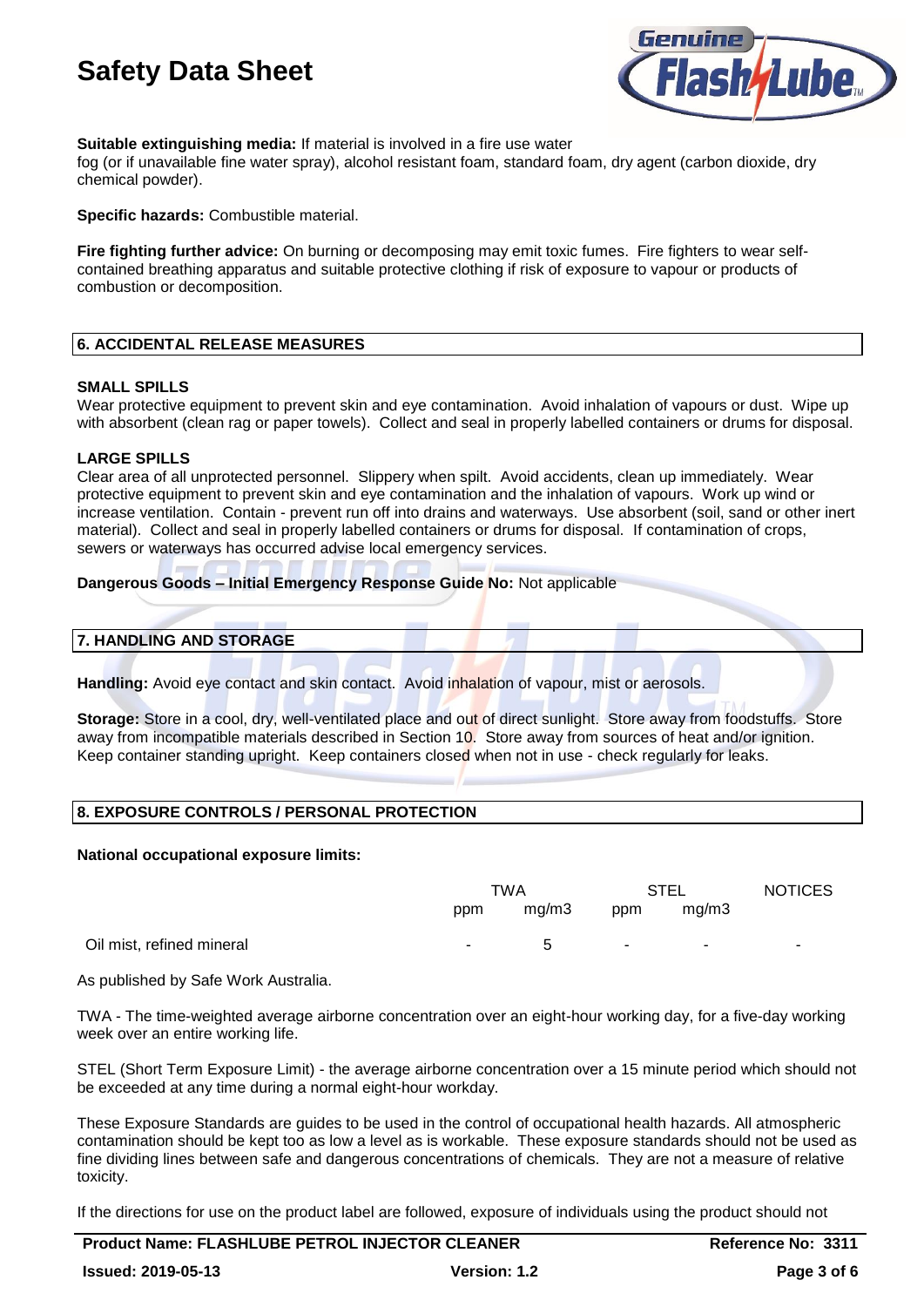

exceed the above standard. The standard was created for workers who are routinely, potentially exposed during product manufacture.

**Biological Limit Values:** As per the "National Model Regulations for the Control of Workplace Hazardous Substances (Safe Work Australia)" the ingredients in this material do not have a Biological Limit Allocated.

**Engineering Measures:** Ensure ventilation is adequate to maintain air concentrations below Exposure Standards. Use only in well ventilated areas. Use with local exhaust ventilation or while wearing appropriate respirator.

**Personal Protection Equipment:** SAFETY SHOES, OVERALLS, GLOVES, CHEMICAL GOGGLES.

Wear safety shoes, overalls, gloves, chemical goggles. Available information suggests that gloves made from nitrile rubber, polyvinyl chloride (PVC) should be suitable for intermittent contact. However, due to variations in glove construction and local conditions, the user should make a final assessment. Always wash hands before smoking, eating, drinking or using the toilet. Wash contaminated clothing and other protective equipment before storing or re-using.

**Hygiene measures:** Keep away from food, drink and animal feeding stuffs. When using do not eat, drink or smoke. Wash hands prior to eating, drinking or smoking. Avoid contact with clothing. Avoid eye contact and skin contact. Avoid inhalation of vapour, mist or aerosols. Ensure that eyewash stations and safety showers are close to the workstation location.

| 9. PHYSICAL AND CHEMICAL PROPERTIES                                                                                                                                                                                                                                                      |                                                                                                                                                       |  |
|------------------------------------------------------------------------------------------------------------------------------------------------------------------------------------------------------------------------------------------------------------------------------------------|-------------------------------------------------------------------------------------------------------------------------------------------------------|--|
| Form:<br>Liquid<br>Colour:<br>Green<br>Odour:                                                                                                                                                                                                                                            | Characteristic                                                                                                                                        |  |
| <b>Solubility in water:</b><br><b>Density:</b><br><b>Relative Vapour Density (air=1):</b><br>Vapour Pressure (20 °C):<br>Flash Point (°C):<br>Flammability Limits (%):<br>Pour Point/Range (°C):<br><b>Boiling Point/Range (°C):</b><br>pH:<br><b>Viscosity:</b><br>Total VOC (g/Litre): | Insoluble<br>0.86 g/cm3 $@$ 15 $°C$ (typical)<br>N Av<br>N Av<br>95 (typical)<br>N Av<br>N Av<br>N Av<br>N App<br>23.5 mm2/s @ 40°C (typical)<br>N Av |  |
| (Typical values only - consult specification sheet)                                                                                                                                                                                                                                      |                                                                                                                                                       |  |

 $N Av = Not available, N App = Not applicable$ 

# **10. STABILITY AND REACTIVITY**

**Chemical stability:** This material is thermally stable when stored and used as directed.

**Conditions to avoid:** Elevated temperatures and sources of ignition.

**Incompatible materials:** Oxidising agents.

**Hazardous decomposition products:** Oxides of carbon and nitrogen, smoke and other toxic fumes.

**Hazardous reactions:** No known hazardous reactions.

# **11. TOXICOLOGICAL INFORMATION**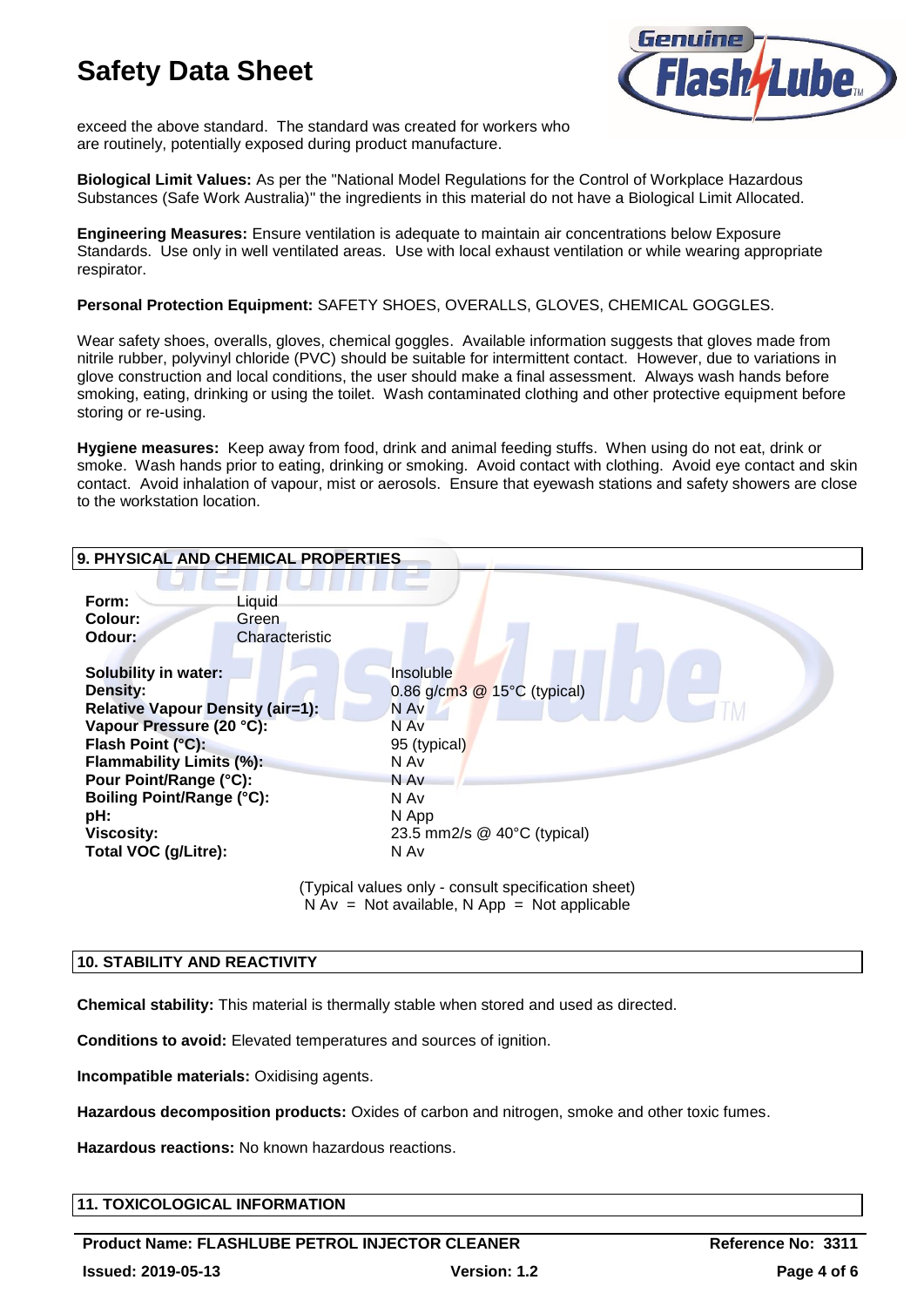

No adverse health effects expected if the product is handled in accordance with this Safety Data Sheet and the product label. Symptoms or effects that may arise if the product is mishandled and overexposure occurs are:

### **Acute Effects**

**Inhalation:** Material may be an irritant to mucous membranes and respiratory tract.

**Skin contact:** Contact with skin will result in irritation.

**Ingestion:** Swallowing can result in nausea, vomiting and irritation of the gastrointestinal tract.

**Eye contact:** An eye irritant.

#### **Acute toxicity**

**Inhalation:** This material has been classified as non-hazardous. Acute toxicity estimate (based on ingredients): >20 mg/L

**Skin contact:** This material has been classified as non-hazardous. Acute toxicity estimate (based on ingredients): >2,000 mg/Kg

**Ingestion:** This material has been classified as non-hazardous. Acute toxicity estimate (based on ingredients): >2,000 mg/Kg

**Corrosion/Irritancy:** Eye: this material has been classified as a Category 2A Hazard (reversible effects to eyes). Skin: this material has been classified as a Category 2 Hazard (reversible effects to skin).

**Sensitisation:** Inhalation: this material has been classified as not a respiratory sensitiser. Skin: this material has been classified as not a skin sensitiser.

**Aspiration hazard:** This material has been classified as non-hazardous.

**Specific target organ toxicity (single exposure):** This material has been classified as non-hazardous.

**Chronic Toxicity**

**Mutagenicity:** This material has been classified as non-hazardous.

**Carcinogenicity:** This material has been classified as non-hazardous.

**Reproductive toxicity (including via lactation):** This material has been classified as non-hazardous.

**Specific target organ toxicity (repeat exposure):** This material has been classified as non-hazardous.

# **12. ECOLOGICAL INFORMATION**

Avoid contaminating waterways.

**Acute aquatic hazard:** This material has been classified as a Category Acute 3 Hazard. Acute toxicity estimate (based on ingredients): 10 - 100 mg/L

**Long-term aquatic hazard:** This material has been classified as a Category Chronic 3 Hazard. Non-rapidly or rapidly degradable substance for which there are adequate chronic toxicity data available OR in the absence of chronic toxicity data, Acute toxicity estimate (based on ingredients): 10 - 100 mg/L, where the substance is not rapidly degradable and/or BCF  $\geq$  500 and/or log K<sub>ow</sub>  $\geq$  4.

**Ecotoxicity:** No information available.